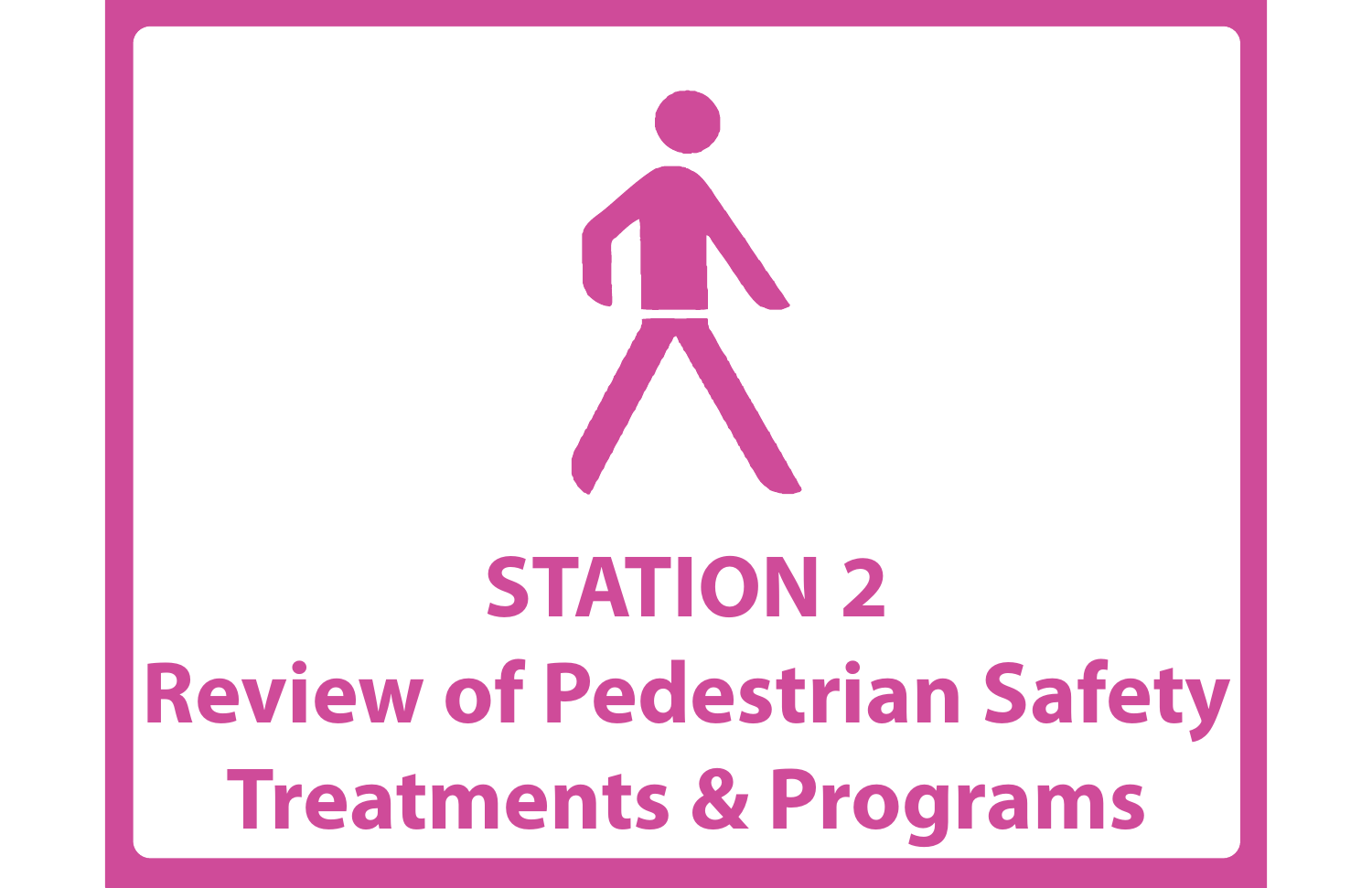

# **Guiding Documents: Local Level**



The following list of documents set the policies and guidelines that provide for pedestrian safety at the local level:

# **Council Policies**

Council Policy 200-07 (Pedestrian Crossing) Council Policy 200-06 (Traffic Signals) Council Policy 200-08 (Stop Signs) Council Policy 800-01 (Pedestrian Separation Structure) R-251799 (School Pedestrian Safety Policies and Warrants)

# **Plans and Manuals**



#### **City of San Diego Pedestrian Master Plan**

- Guides how the City plans and implements pedestrian improvement projects
- · Identifies and prioritizes proposed pedestrian projects



### **City of San Diego Street Design Manual**

- Provides information and guidance for the design of public right-of-way
- · Pedestrian reference topics include street design, intersection design, sight distance, pedestrian crossings, sidewalks for overpasses, and pedestrian refuge islands



### **City of San Diego Traffic Calming Handbook**

- · Intended to improve neighborhood safety through roadway improvement strategies
- Provides a tool for residents, City staff and other interested parties to use when developing effective traffic calming plans



### **City of San Diego Traffic Impact Study Manual**

• Provides guidance on how to prepare traffic impact studies in San Diego



### **City of San Diego School Safety Guidelines**

· Groups all school-related policies into one document for better coordination between affected departments and agencies



#### **City of San Diego General Plan Mobility Element**

- Plans for the City's transportation goals and needs
- · Identifies the proposed transportation network and strategies, designed to meet future travel needs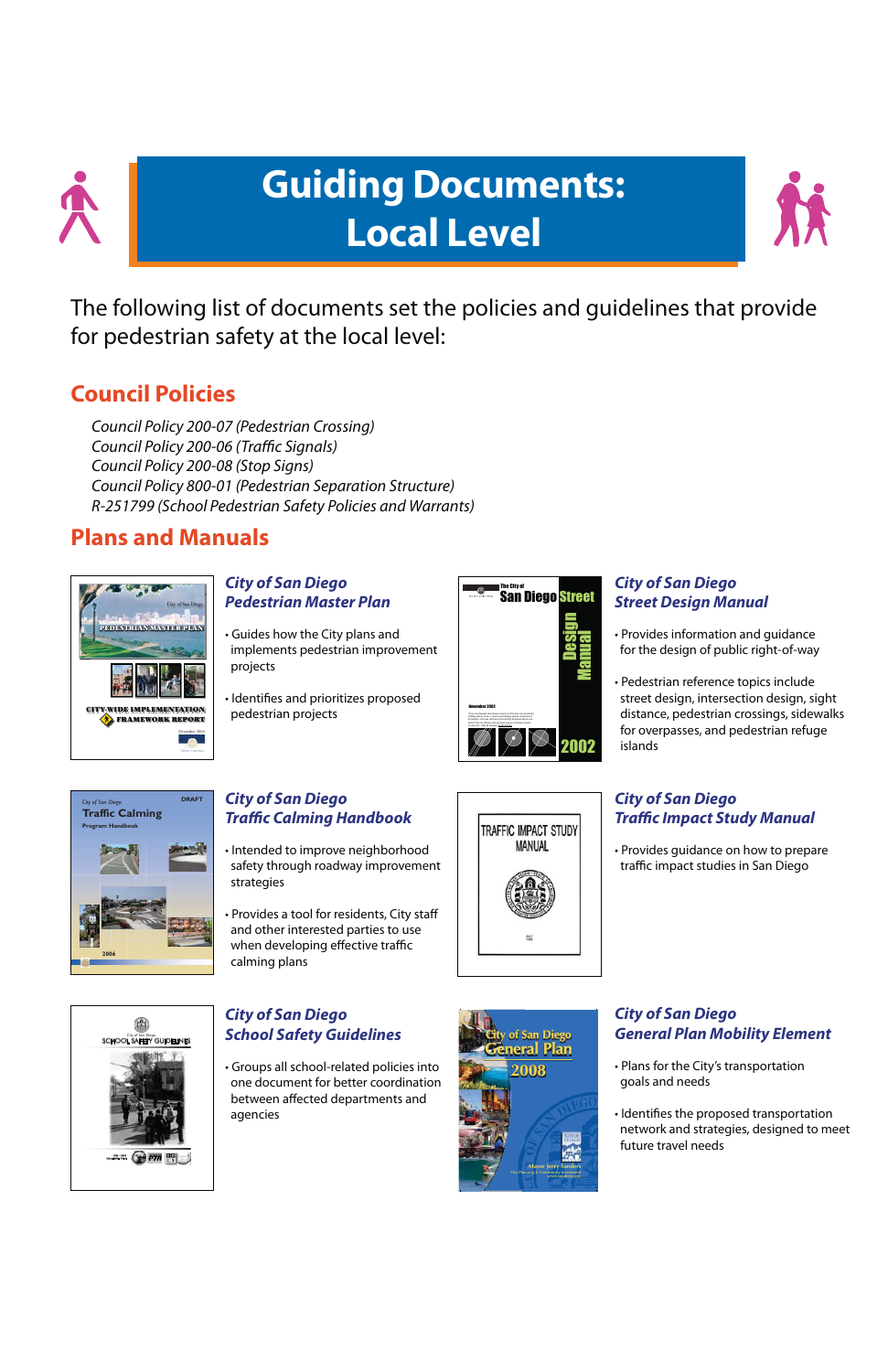

# **Guiding Documents: State and National Level**



The following is a list of relevant state and national policies and guidelines that will be considered in preparing the City's Pedestrian Safety Study:

# **California Vehicle Codes (CVC)**

# **California Statwide Documents**

# **National Level References**

| The Professions Substy Guide and<br><b>Countriescusser Selection Sectem is</b><br>intended to provide practitioners with<br>the latest information available lis<br>experience the trailerty and mod<br>on who walk. The online<br>oth the uper with a l<br>removement deficits<br>treatments to improve pedin<br>safety and/or mubility based on use<br>epst about a specific beaton | <b>GUIDE</b><br>Background<br>Understand what is needed to researc a<br>viable professions system.<br><b>Statistics</b><br>Learn about the factors related to<br>theyedestrum crash problem. |
|---------------------------------------------------------------------------------------------------------------------------------------------------------------------------------------------------------------------------------------------------------------------------------------------------------------------------------------------------------------------------------------|----------------------------------------------------------------------------------------------------------------------------------------------------------------------------------------------|
| <b>COUNTERMEASURES</b>                                                                                                                                                                                                                                                                                                                                                                |                                                                                                                                                                                              |
| <b>Selection Tool</b><br>Find countermensures based on<br>desired objectives.                                                                                                                                                                                                                                                                                                         | <b>Countermeasure List</b><br>A comprehensive last of all<br>countermeasures.                                                                                                                |
| <b>Selection Matrices</b><br>First counterweasares based as much<br>types and performance shierchives.                                                                                                                                                                                                                                                                                |                                                                                                                                                                                              |

Section 275 (Crosswalk) Section 467 (Pedestrians) Sections 21949-21971(Pedestrian's Rights and Duties) Section 22500 (Prohibited Stopping Standing or Parking) Section 22526 (Entering Intersection Rail Crossing or Marked Crosswalk)

#### *Update to the General Plan Guidelines: Complete Streets and the Circulation Element*

- Assists local municipalities in meeting AB 1358 requirements and integrating multimodal transportation policies
- Provides guidance on circulation element goals, policies, data collection, and implementation measures
- Sets uniform standards and specifications for all official traffic control devices in California
- Amends the national standards set in Federal Highway Administration's 2009 MUTCD for use in California

• Provides countermeasure examples based on crash types and performance objectives





• Provides street design blueprints and case studies of how to successfully implement best practices

### *California Manual on Uniform Traffic Control Devices (2012)*



### *Pedestrian Safety Guide and Countermeasure Selection System - Federal Highway Administration (FHWA)*

• Resource providing practitioners with up to date information for improving



### *Urban Street Design Guide - National Association of City Transportation Officials (2013)*

• Design guide emphasizing urban streets as public places that prioritize safe driving, transit, walking, biking, and public activity

the safety and mobility of pedestrians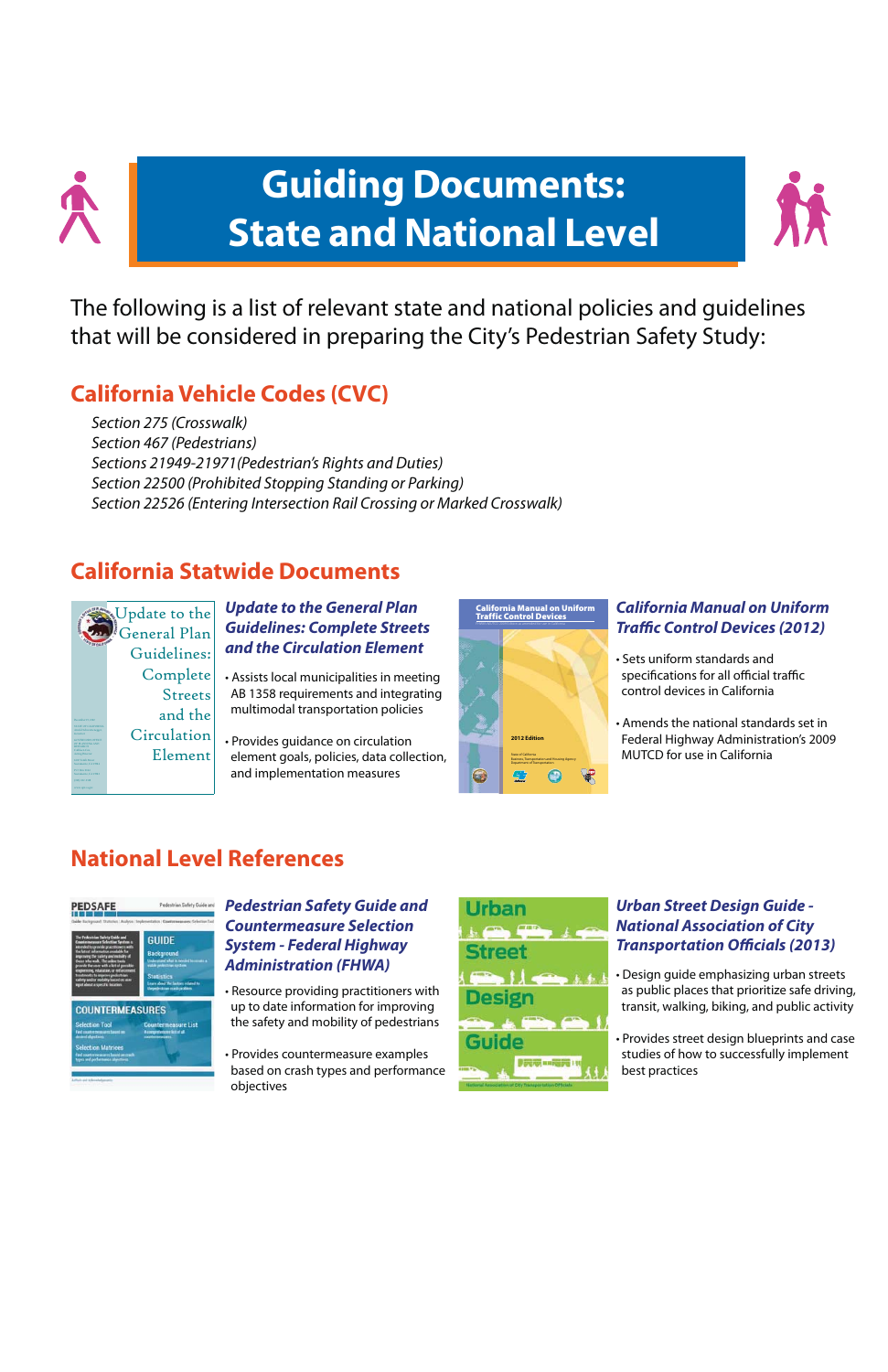### **Signs and Markings**

- Signs and markings can alert drivers to expect pedestrians
- Overuse of signs can create visual clutter

# **Marked Pedestrian Crossings**

- Marked pedestrian crossings indicate preferred crossing locations for pedestrians
- Marked crosswalks designate areas for motorists to yield to pedestrians



### **Pedestrian Signals**

- Provide guidance to pedestrians when it is safe to cross
- Can give pedestrians ability to stop traffic



### **No Parking Zones**

- Parked vehicles can limit visibility of pedestrians
- No Parking Zones improve pedestrian and motorist sightlines



# **Pedestrian Safety Treatments & Programs**







#### Source: pedbikesafe.org

#### Source: Chen Ryan Associates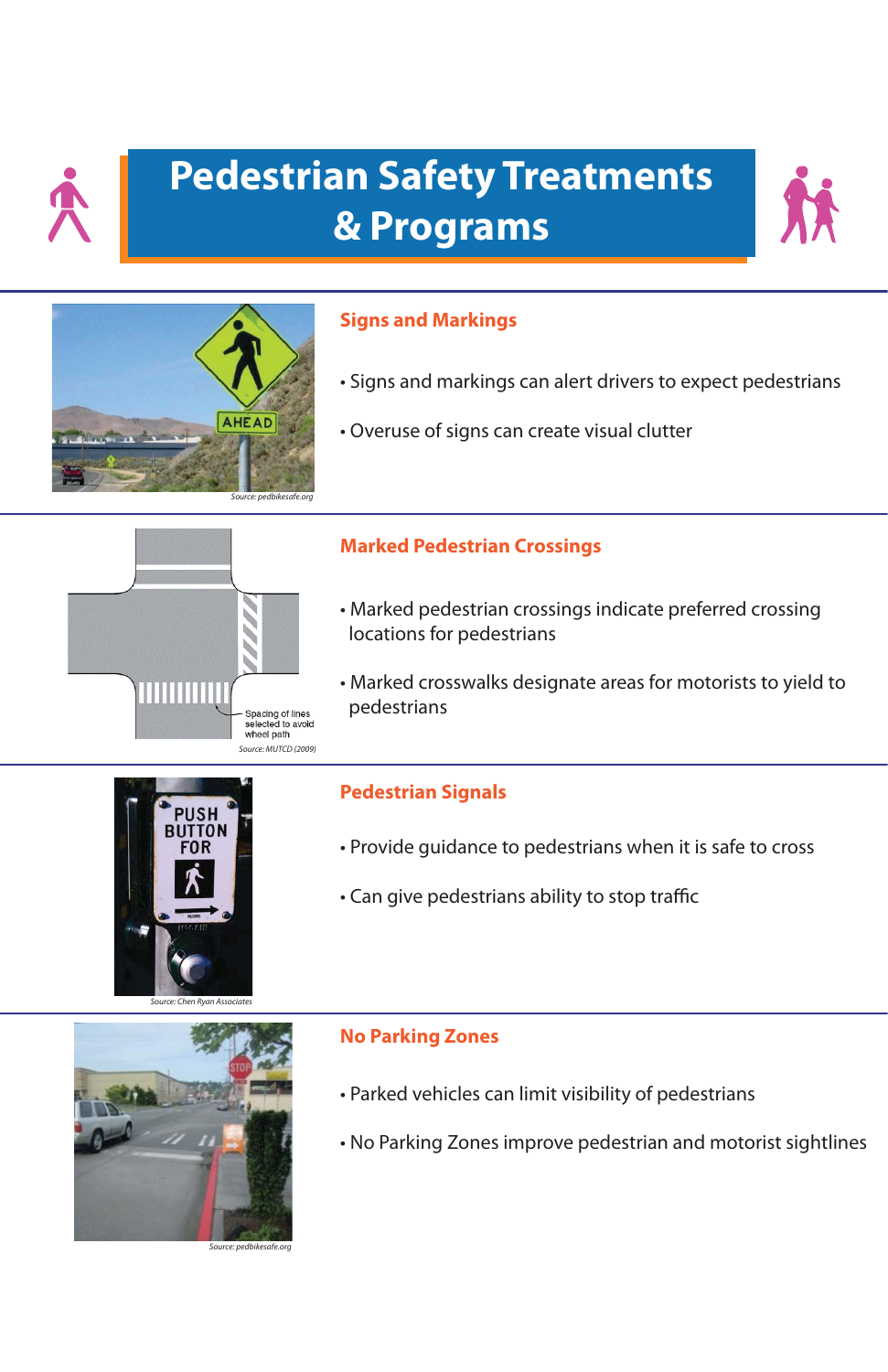

# **Pedestrian Safety Treatments** & Programs





### **Pedestrian Hybrid Beacon (PHB)**

- Pedestrian-activated beacon for unsignalized crossings
- Beacon remains dark until activated by pedestrian
- Used to warn and control traffic to assist pedestrians in crossing a street



### **Rectangular Rapid Flash Beacons (RRFB)**

- Pedestrian-activated flashing beacons indicate to drivers a pedestrian is crossing
- Enhance pedestrian safety at unsignalized and mid-block crossings by increasing driver awareness of pedestrians



# **Leading Pedestrian Interval (LPI)**

- LPI gives pedestrians the WALK signal 3-7 seconds before driver's signal turn green
- LPI allows pedestrians to establish a presence in the crosswalk before drivers can start turning

Source: Chen Ryan Associates



**Raised Pedestrian Crossing** 

- Help reduce vehicle speeds and enhance the crosswalk
- Crosswalks are elevated to sidewalk level
- Cars are forced to slow for ramps on each vehicle approach leading to the crosswalk

Source: SF.StreetsBlog.org